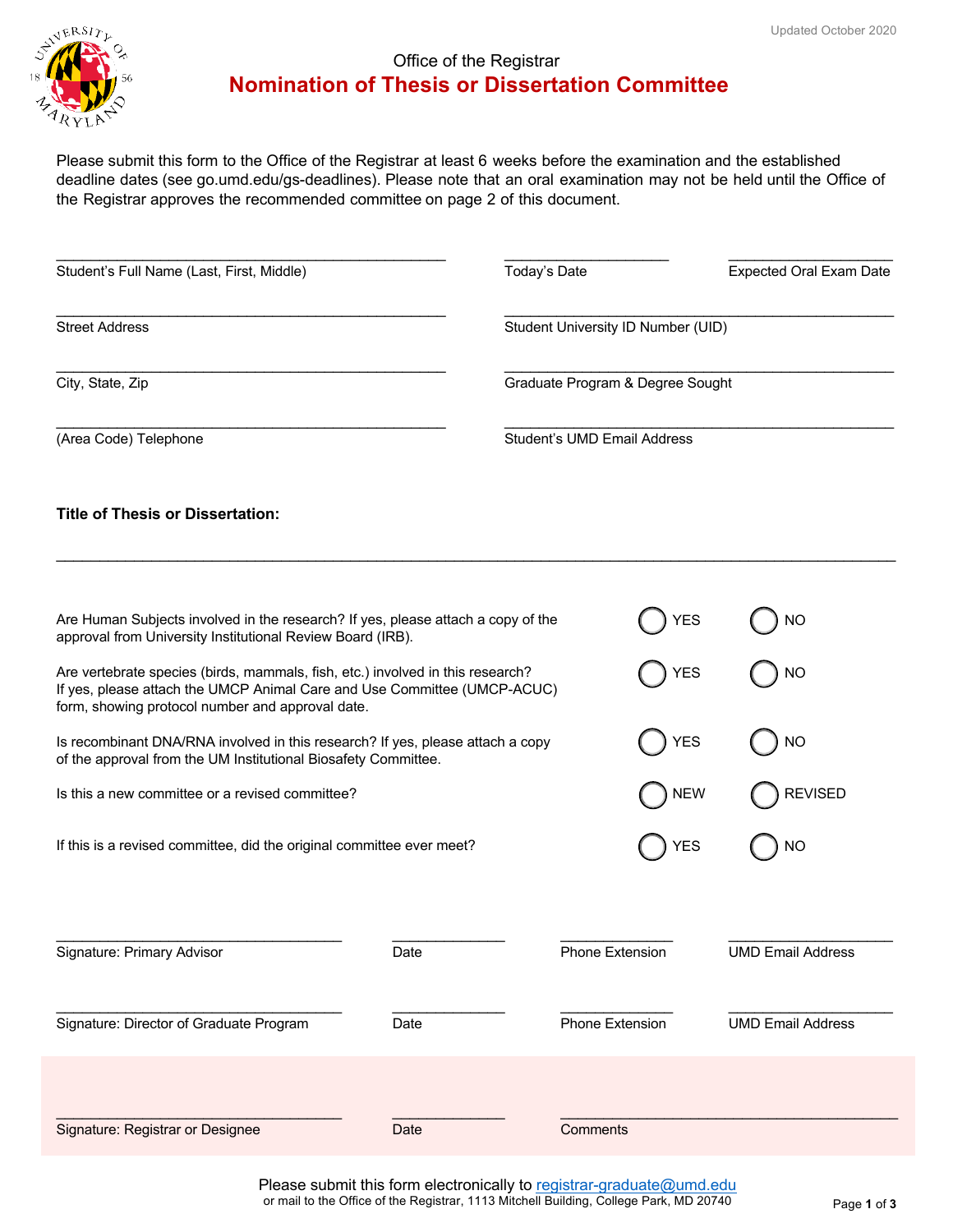Е

| Name  |                                       | Tenure Home                |                                                                                             | <b>UMD Email Address</b>      |
|-------|---------------------------------------|----------------------------|---------------------------------------------------------------------------------------------|-------------------------------|
| Role: | Chair                                 | Category:<br>Master's Only | <b>OFull Member</b><br><b>OAssociate Member</b><br><b>OSpecial Member</b> (attach approval) | Registrar:                    |
|       |                                       |                            |                                                                                             |                               |
| Name  |                                       |                            | Tenure Home or Place of Employment                                                          | <b>UMD Email Address</b>      |
| Role: | OCo-chair<br><b>OCommittee Member</b> | Category:                  | <b>OFull Member</b><br>○ Associate Member<br>Special Member                                 | Registrar:                    |
|       |                                       |                            |                                                                                             |                               |
| Name  |                                       |                            | Tenure Home or Place of Employment                                                          | <b>UMD/Work Email Address</b> |
| Role: | O Co-chair<br>OCommittee Member       | Category:                  | <b>OFull Member</b><br><b>OAssociate Member</b><br>O Special Member                         | Registrar:                    |
|       |                                       |                            |                                                                                             |                               |
| Name  |                                       |                            | Tenure Home or Place of Employment                                                          | <b>UMD/Work Email Address</b> |
| Role: | <b>Committee Member</b>               | Category:                  | <b>OFull Member</b><br><b>O</b> Associate Member<br>Special Member                          | Registrar:                    |
|       |                                       |                            |                                                                                             |                               |
| Name  |                                       |                            | Tenure Home or Place of Employment                                                          | <b>UMD/Work Email Address</b> |
| Role: | <b>Committee Member</b>               | Category:                  | <b>OFull Member</b><br>O Associate Member<br>Special Member                                 | Registrar:                    |
|       |                                       |                            |                                                                                             |                               |
| Name  |                                       |                            | Tenure Home or Place of Employment                                                          | <b>UMD/Work Email Address</b> |
| Role: | <b>Committee Member</b>               | Category:                  | <b>OFull Member</b><br><b>O</b> Associate Member<br>O Special Member                        | Registrar:                    |
|       |                                       |                            |                                                                                             |                               |
| Name  |                                       |                            | Tenure Home or Place of Employment                                                          | <b>UMD/Work Email Address</b> |
| Role: | <b>Committee Member</b>               | Category:                  | <b>OFull Member</b><br><b>O</b> Associate Member<br><b>O</b> Special Member                 | Registrar:                    |

## **Doctoral Dissertations Only – Dean's Representative**

| Name           |                  | Tenure Home   |           | <b>UMD Email Address</b> |            |
|----------------|------------------|---------------|-----------|--------------------------|------------|
| Voting Member? | $\mathsf{O}$ Yes | $\bigcirc$ No | Category: | <b>Full Member</b>       | Registrar: |

Please submit this form electronically to registrar-graduate@umd.edu or mail to the Office of the Registrar, 1113 Mitchell Building, College Park, MD 20740